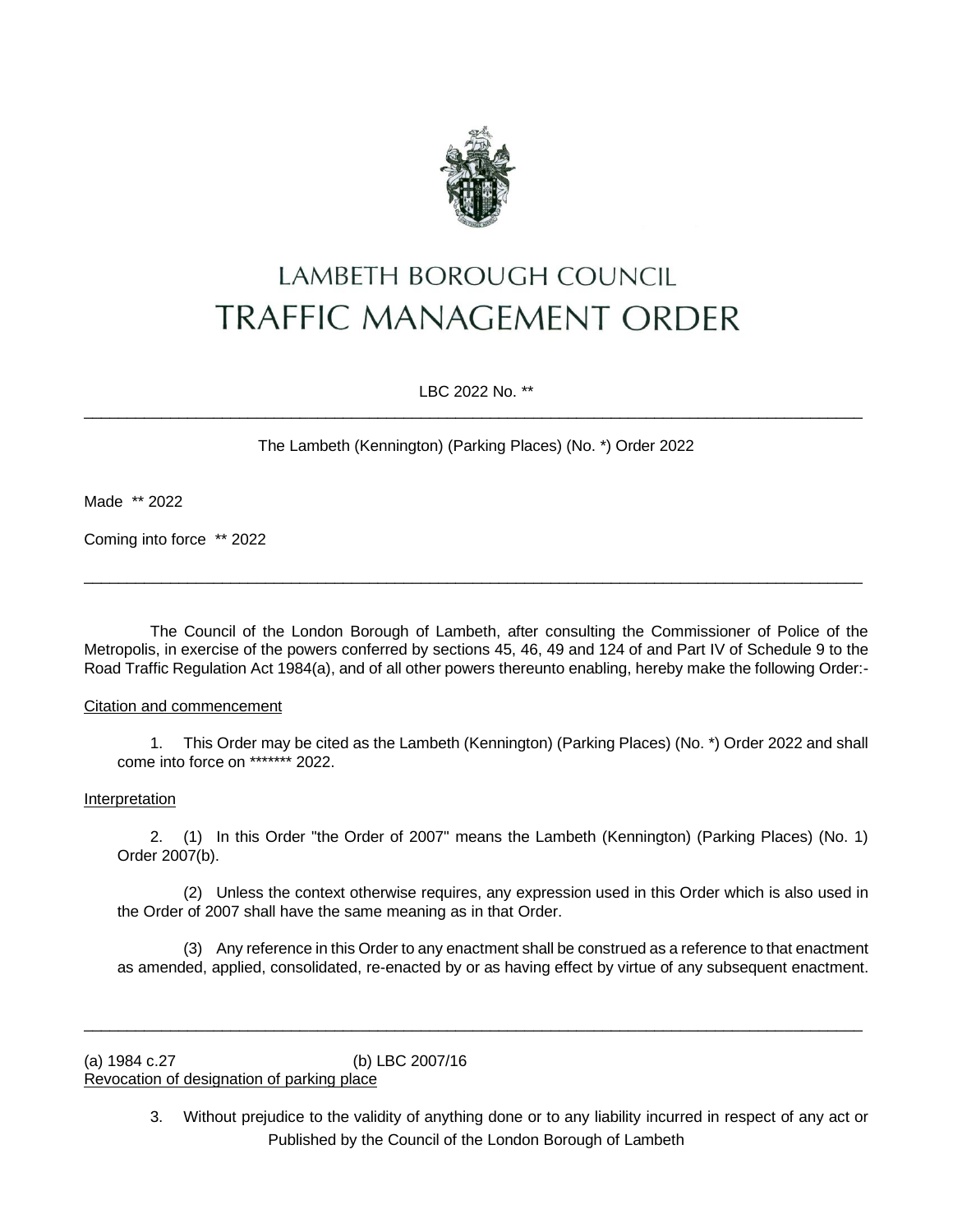omission before the coming into force of this Order, the designation by the Lambeth (Kennington) (Parking Places) (No. 1) Order 2021(c) of the parking place numbered 995 therein, is hereby revoked.

## Designation of parking place and application of the Order of 2007 thereto

4. (1) The area on a highway comprising the length of carriageway of a street specified in column 2 of the Schedule to this Order and bounded on one side of that length by the edge of the carriageway and on the other sides by a white line marking is designated as a parking place.

(2) The reference in this Article to a white line marking shall be construed as a reference to the white line marking (either broken or continuous) provided for in Schedule 7 to the Traffic Signs Regulations and General Directions 2016(d) or, if applicable, authorised by the Secretary of State by virtue of section 64 of the Road Traffic Regulation Act 1984.

(3) The provisions of the Order of 2007 (other than Articles 3, 16 and 40) shall apply to the area designated as a parking place by this Order as if in those provisions any reference to a parking place included a reference to the area designated as a parking place by this Order, and as if any reference to Schedule 1A to the Order of 2007 included a reference to the Schedule to this Order.

# Placing of traffic signs, etc.

- 5. The Council shall:-
	- (a) place and maintain traffic signs indicating the limits of the parking places referred to in the Schedule to this Order;
	- (b) place and maintain in or in the vicinity of the parking places referred to in the Schedule to this Order traffic signs indicating that such parking place may be used during the permitted hours for the leaving only of the vehicles specified in Article 4(6) of the Order of 2007; and
	- (c) carry out such other work as is reasonably required for the purposes of the satisfactory operation of the parking place referred to in the Schedule to this Order.

Dated this \*\*\*\*\*\*\*\* day of \*\*\*\*\*\*\* 2022.

## Ben Stevens Highway Network Manager

 $\_$  ,  $\_$  ,  $\_$  ,  $\_$  ,  $\_$  ,  $\_$  ,  $\_$  ,  $\_$  ,  $\_$  ,  $\_$  ,  $\_$  ,  $\_$  ,  $\_$  ,  $\_$  ,  $\_$  ,  $\_$  ,  $\_$  ,  $\_$  ,  $\_$  ,  $\_$  ,  $\_$  ,  $\_$  ,  $\_$  ,  $\_$  ,  $\_$  ,  $\_$  ,  $\_$  ,  $\_$  ,  $\_$  ,  $\_$  ,  $\_$  ,  $\_$  ,  $\_$  ,  $\_$  ,  $\_$  ,  $\_$  ,  $\_$  ,

(a) LBC 2010/55 (b) LBC 2021/30 (c) S.I. 2016/362